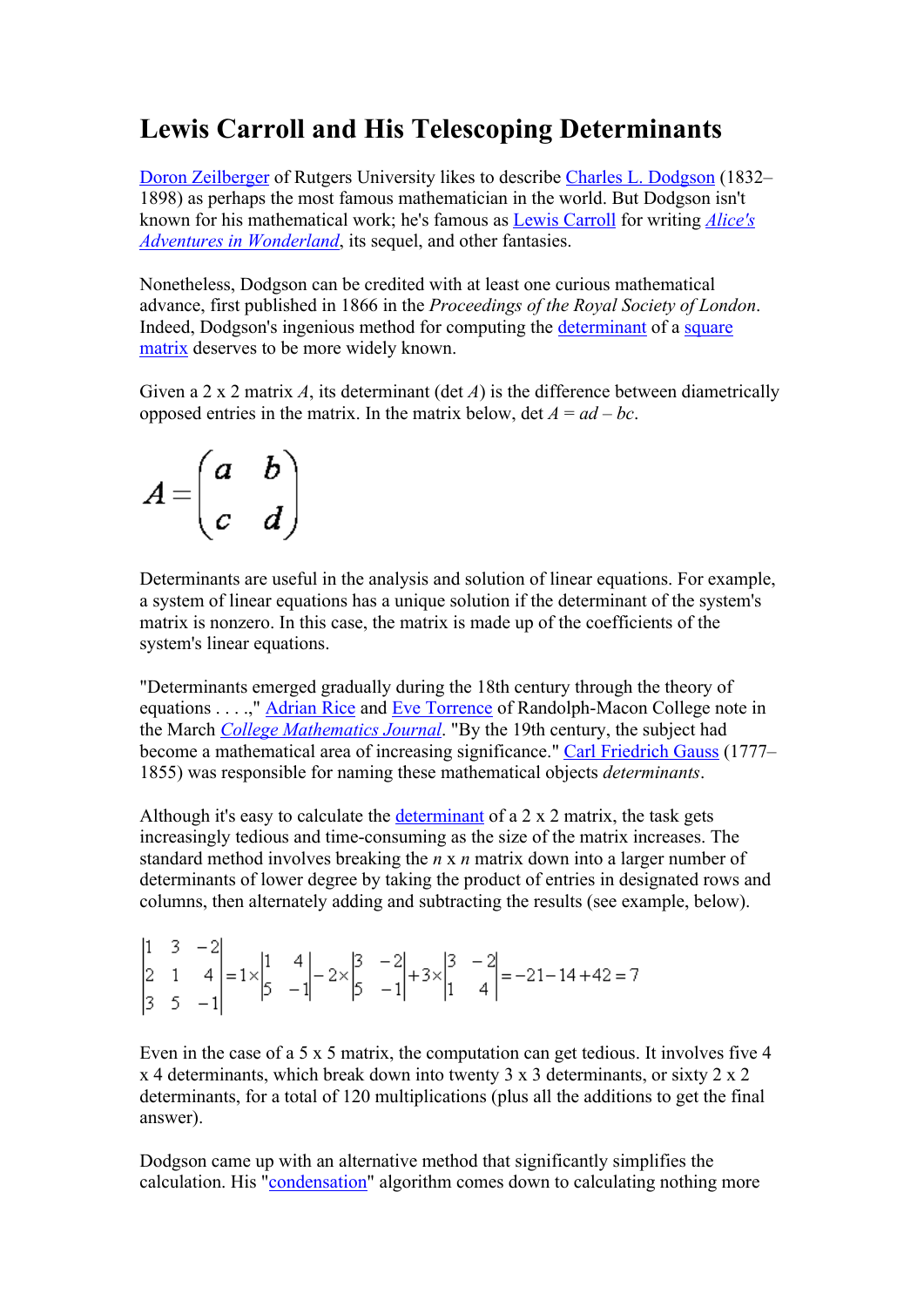than 2 x 2 determinants. In the 5 x 5 case, for example, Dodgson's method requires only 60 multiplications (plus a few divisions).

Here's an example of Dodgson's condensation method at work. You start with the following 4 x 4 matrix.

$$
A = \begin{pmatrix} 2 & 1 & -1 & -3 \\ 1 & -2 & 3 & 0 \\ 3 & 1 & 2 & -1 \\ 0 & -2 & 3 & 1 \end{pmatrix}
$$

You condense this matrix into the following 3 x 3 matrix.

$$
\begin{pmatrix}\n2 & 1 & 1 & -1 & -1 & -3 \\
1 & -2 & -2 & 3 & 3 & 0 \\
1 & -2 & -2 & 3 & 3 & 0 \\
3 & 1 & 1 & 2 & 2 & -1 \\
3 & 1 & 1 & 2 & 2 & -1 \\
3 & 1 & -2 & -2 & 3 & 3\n\end{pmatrix} = \begin{pmatrix}\n-5 & 1 & 9 \\
7 & -7 & -3 \\
-6 & 7 & 5\n\end{pmatrix}
$$

That matrix, in turn, condenses into the following 2 x 2 matrix.

$$
\begin{pmatrix}\n-5 & 1 & 1 & 9 \\
7 & -7 & -7 & -3 \\
7 & -7 & -7 & -3 \\
-6 & 7 & 7 & 5\n\end{pmatrix} = \begin{pmatrix}\n28 & 60 \\
7 & -14\n\end{pmatrix}
$$

You now divide each entry of this matrix by the corresponding term in the interior of the original matrix.

 $\begin{pmatrix} -14 & 20 \\ 7 & -7 \end{pmatrix}$ 

The determinant of this matrix is  $-42$ . When divided by  $-7$  (the interior term in the 3 x 3 matrix), we get the correct answer of 6 for the determinant of the original matrix.

In effect, you start with an *n* x *n* matrix, then successively compute an  $(n - 1)$  x  $(n - 1)$ matrix, an  $(n-2)$  x  $(n-2)$  matrix, and so on, until you arrive at a 1 x 1 matrix whose sole entry is the determinant of the original *n* x *n* matrix. The rule for computing the smaller  $\vec{k} \times \vec{k}$  matrix is to take  $k^2$  2 x 2 connected subdeterminants of the  $(\vec{k} + 1) \times (\vec{k} + \vec{k})$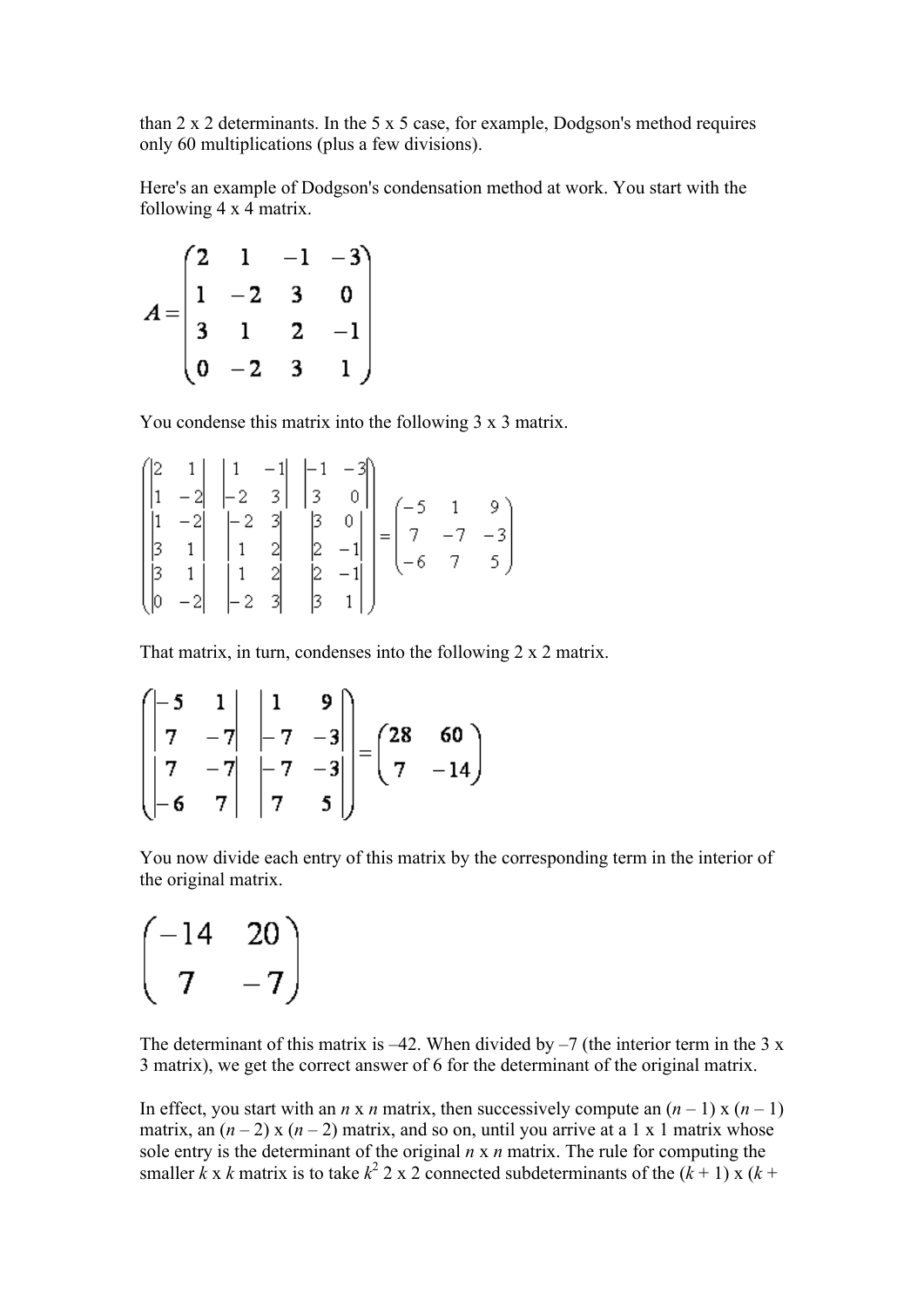1) matrix and divide them by the corresponding  $k^2$  central entries of the  $(k+2)$  x  $(k+2)$ 2) matrix.

In a 1999 article on the alternating sign matrix conjecture, David Bressoud and James Propp remark that "the method is also useful for computer calculations, especially since it can be executed in parallel by many processors." At the same time, the division steps are a nice error check for hand calculations because the answers should all be integers for matrices with integer terms.

The only catch with using Dodgson's condensation algorithm is the requirement that there be no zeros in the interior of a matrix. Otherwise, some of the divisions would be undefined. One way around the problem is to rearrange the rows and columns of the matrix so that zeros don't occur in the interior, but that isn't always possible.

Dodgson also described his condensation method in the only textbook that he ever wrote: *An Elementary Treatise on Determinants* (with their application to simultaneous linear equations and algebraical geometry).

"Dodgson's *Treatise on Determinants* was not a bestseller, not even selling enough copies to warrant a second edition," Rice and Torrence write. "The limited availability of the book together with the obscurity of the text itself made it highly unlikely that Dodgson's algorithm would catch on."

"Nevertheless," they add, "when teaching linear algebra, we have consistently found Dodgson's method to be the most popular method among our students for evaluating determinants. Curious!"

Comments are welcome. Ivars Peterson is Director of Publications for Journals and Communications at the Mathematical Association of America. You can reach him at ipeterson@maa.org.

## **References:**

Amdeberhan, T., and D. Zeilberger. 2001. Determinants through the looking glass. *Advances in Applied Mathematics* 27(August):225-230.

Bressoud, D. 1999. *Proofs and Confirmations: The Story of the Alternating Sign Matrix Conjecture*. Washington, DC: Mathematical Association of America.

Bressoud, D., and J. Propp. 1999. How the alternating sign matrix conjecture was solved. *Notices of the American Mathematical Society* 46(June/July):637-646.

Dodgson, C.L. 1866. Condensation of determinants. *Proceedings of the Royal Society of London* 15:150-155,

Rice, A., and E. Torrence. 2007. "Shutting up like a telescope": Lewis Carroll's "curious" condensation method for evaluating determinants. *College Mathematics Journal* 38(March):85-05. Abstract.